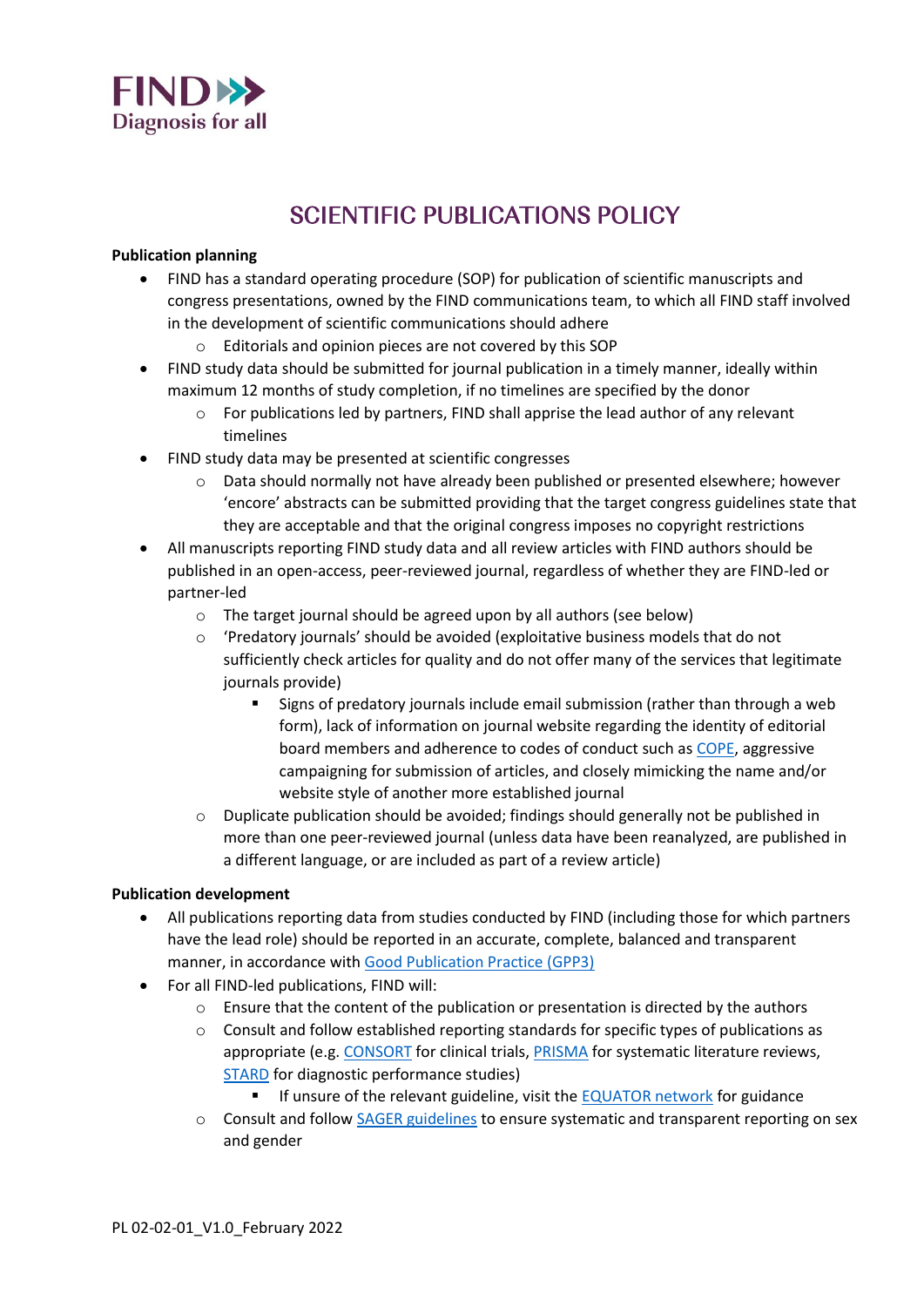

- $\circ$  Ensure that the publication is developed in line with the requirements of the target journal or congress
- o Include clinical trial registration or identifier numbers, for example NCT numbers from [clinicaltrials.gov,](https://clinicaltrials.gov/) in all presentations and publications, when available
- o Ensure that for clinical studies, primary endpoints and objectives are prioritized over any secondary endpoints or objectives
- $\circ$  Ensure that review articles are comprehensive, and the methods used for searching, selecting, and summarizing information are clearly stated
- For publications led by partners on which FIND employees/representatives are authors whether or not the work itself was conducted at FIND – FIND authors should be mindful of the above guidelines when contributing to manuscript drafts

# **Authorship**

- FIND advocates for in-country partners to take ownership of work conducted in partnership with FIND and encourages diversity among authors
	- $\circ$  FIND prefers in-country partners to take the first authorship position, where appropriate
	- o For FIND-supported projects, FIND prefers to be listed as last author, where appropriate
	- o When multiple parties have contributed equally (e.g. a multi-centre study), FIND should consider study group/consortium authorship where possible, where authors are listed alphabetically as part of a study group
	- o When FIND has led a study that has involved multiple institutions, it may be appropriate for FIND to take both first and last authorship positions, but in this case the individual institutions are strongly encouraged to publish site-specific data separately; FIND can provide medical writing support for this if/where needed
- All FIND authors and all non-FIND authors of FIND-led publications should meet [ICMJE criteria for](http://www.icmje.org/recommendations/browse/roles-and-responsibilities/defining-the-role-of-authors-and-contributors.html)  [authorship,](http://www.icmje.org/recommendations/browse/roles-and-responsibilities/defining-the-role-of-authors-and-contributors.html) i.e. they should have:
	- $\circ$  Made substantial contributions to the conception or design of the work; or the acquisition, analysis, or interpretation of data for the work; AND
	- o Drafted the work or revised it critically for important intellectual content; AND
	- o Approved the final version to be submitted/published; AND
	- $\circ$  Agreed to be accountable for all aspects of the work in ensuring that questions related to the accuracy or integrity of any part of the work are appropriately investigated and resolved
- For FIND-led publications, FIND will ensure that:
	- o Authors are invited and agree to author the publication before publication preparation begins
	- o All authors agree to the order of authors in the authorship byline and to the lead/corresponding author
	- o Authors are not removed or added to the authorship byline after initiation of publication development without agreement from all authors
		- Note that authorship bylines often cannot be changed after submission without express permission from the journal/congress
	- $\circ$  Persons involved in the study or in the development of the publication but who do not meet ICMJE criteria are listed, with their permission, in the acknowledgements section (congress abstracts are excluded from this as they generally do not have acknowledgements sections; however, the resulting poster or presentation should include appropriate acknowledgements)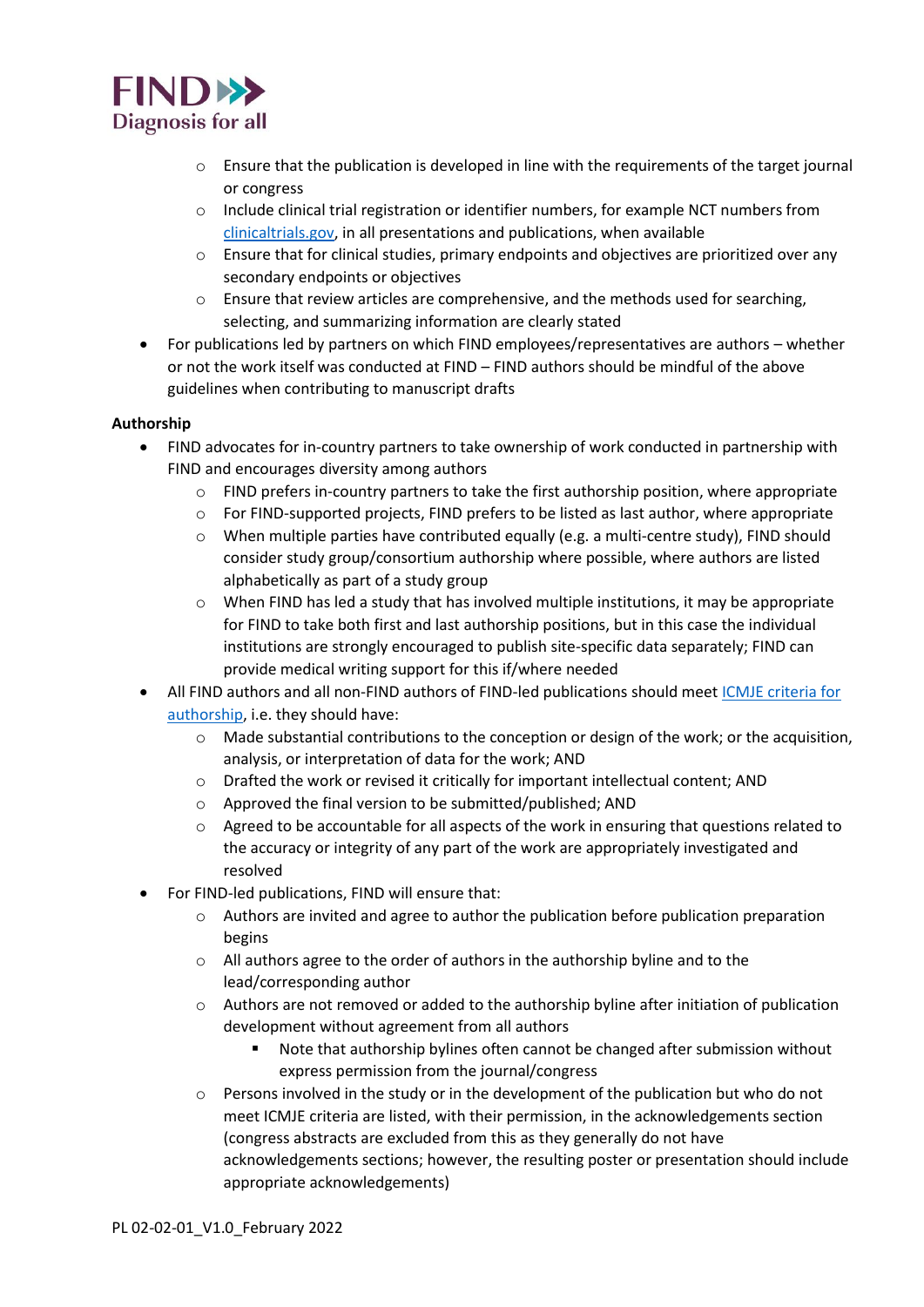

- $\circ$  If an author changes affiliation before the work is published, their affiliation should reflect where the major part of the work was done (the current affiliation and contact details should be listed in a footnote or in the acknowledgment section)
	- In the event of a FIND author leaving the organization before a manuscript is published, that person can continue as an author on the publication if agreed with FIND
- FIND authors are preferentially staff or *de facto* staff (being consultants with long-term contracts who work exclusively for FIND). Unless authorship comprises FIND authors only, FIND strives to limit FIND authors to a maximum of **three** people, usually:
	- o Strategic lead (e.g. programme head; could also be FIND executive leadership/ C-suite in some cases)
	- o FIND project/technical lead
	- o Data analyst

If needed, additional FIND staff and other consultants can be named in the acknowledgements.

- For publications led by partners on which FIND staff are authors, FIND authors should:
	- o Provide written agreement to be named as an author
	- o Provide the names of any additional FIND staff who have reviewed the publication but do not qualify as authors, who should be included in the acknowledgements section
- When FIND staff receives invitations to co-author articles not directly related to a specific study (e.g. reviews), FIND will verify that the invitation is appropriate and discuss the most suitable FIND representative for authorship

# **Use of professional medical writing services**

- With the agreement of the study team and authors, FIND can provide the services of a contracted, independent professional medical writer to support manuscript preparation
	- o When professional medical writers are used, all authors should agree to their involvement before publication preparation begins
	- $\circ$  To ensure that the content is directed by the authors, the medical writer should receive input from the authors at the earliest possible stage

# **Acknowledgements and disclosures**

- All FIND authors should disclose any relationships or potential competing interests relating to the research and its publication or presentation
	- o FIND authors should **not** state that they have nothing to disclose. All FIND authors should disclose that they are employees of FIND, e.g. "A.B., B.C. and C.D. declare that they are employed by FIND, the global alliance for diagnostics," alongside additional disclosures as needed
	- $\circ$  In the absence of specific journal or congress guidelines on reporting of other disclosures, including related financial activities, use the [ICMJE conflicts of interest form](http://www.icmje.org/conflicts-of-interest/) for guidance
- For FIND-led publications, FIND will ensure that:
	- o Manuscripts include a description of each author's role in the study and in the development of the publication (in the absence of specific journal or congress guidelines on reporting of author contributions, use the [CRediT taxonomy](https://casrai.org/credit/) for guidance)
	- $\circ$  Sponsorship and funding sources are stated in the acknowledgements or under another appropriate header in accordance with journal or congress guidelines